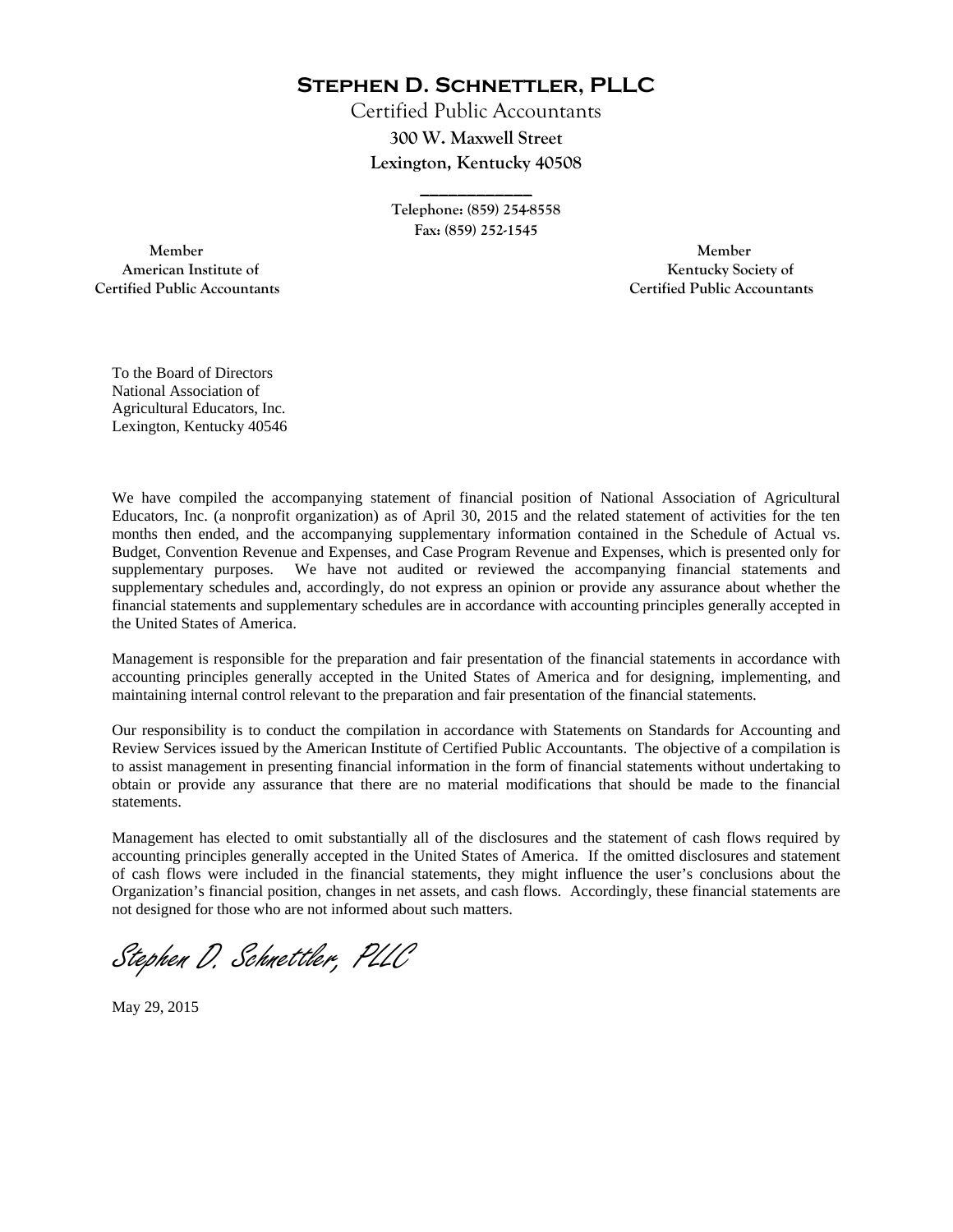# NATIONAL ASSOCIATION OF AGRICULTURAL EDUCATORS, INC. **Statement of Financial Position** April 30, 2015

| <b>ASSETS</b>                           |                 |
|-----------------------------------------|-----------------|
| Cash on deposit                         | \$<br>140,935   |
| Investments - operating fund            | 610,340         |
| Investments - life membership fund      | 211,973         |
| Investments - reserve fund              | 2,723           |
| Accounts receivable                     | 390,440         |
| Prepaid expenses                        | 480,491         |
| Property and equipment - CASE           | 684             |
| Property and equipment                  | 8,207           |
| <b>TOTAL ASSETS</b>                     | \$<br>1,845,793 |
| <b>LIABILITIES AND NET ASSETS</b>       |                 |
| <b>LIABILITIES</b>                      |                 |
| Accounts payable                        | \$<br>215,833   |
| Accrued leave payable                   | 33,802          |
| Other current liabilities               | 7,429           |
| <b>TOTAL LIABILITIES</b>                | 257,064         |
| <b>NET ASSETS</b>                       |                 |
| Unrestricted net assets:                |                 |
| Current operation                       | 1,064,340       |
| Board designated for special purposes   | 207,445         |
| Temporarily restricted net assets       | 480             |
| <b>CASE</b> Project                     | 316,464         |
| <b>TOTAL NET ASSETS</b>                 | 1,588,729       |
| <b>TOTAL LIABILITIES AND NET ASSETS</b> | \$<br>1,845,793 |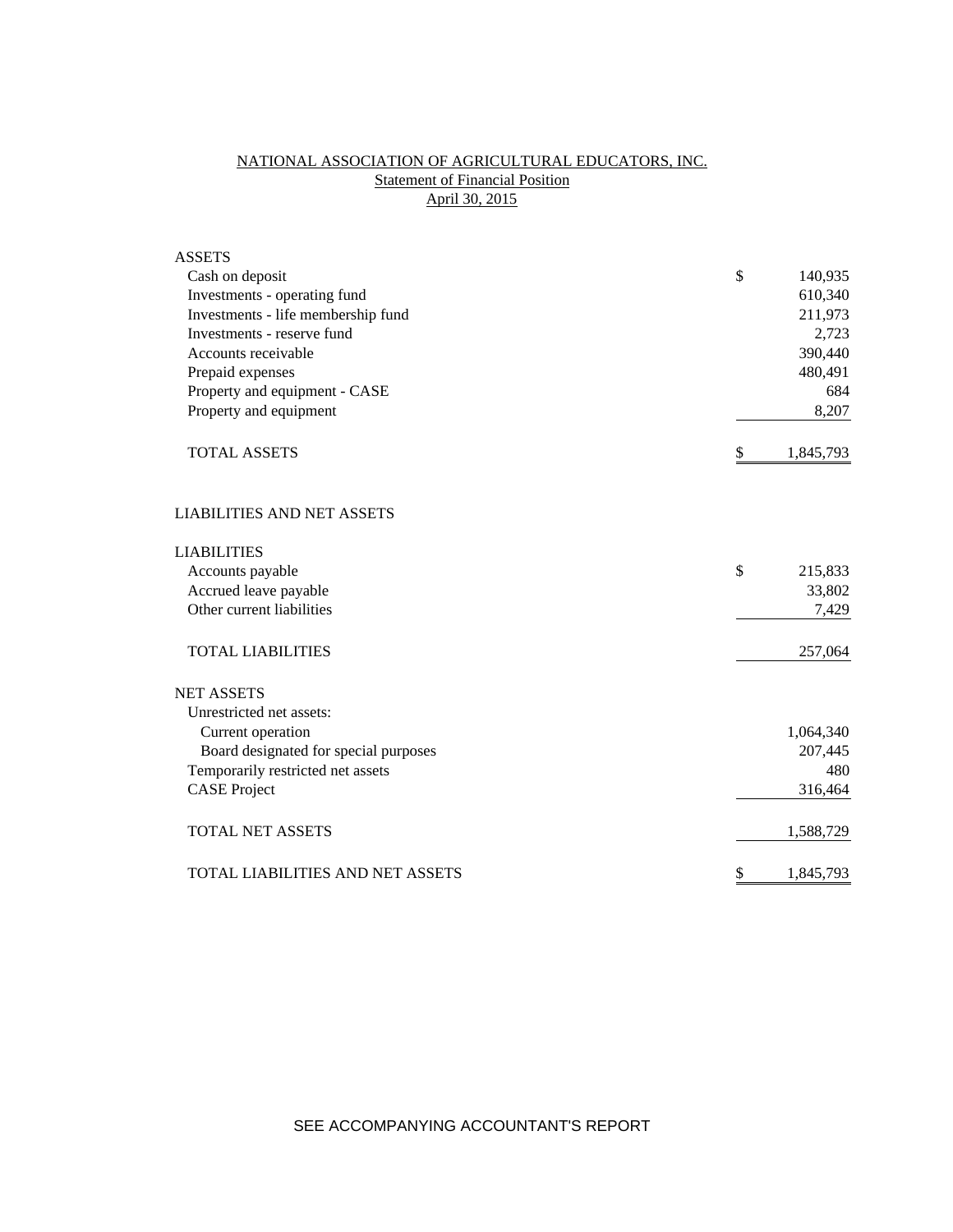### NATIONAL ASSOCIATION OF AGRICULTURAL EDUCATORS, INC. **Statement of Activities** For the Ten Months ended April 30, 2015

|                                       | Unrestricted    |               |             |               |                 |
|---------------------------------------|-----------------|---------------|-------------|---------------|-----------------|
|                                       | Current         | Board         | Temporarily | CASE          |                 |
|                                       | Operations      | Designated    | Restricted  | Project       | Total           |
| Revenue, Gains and Losses             |                 |               |             |               |                 |
| Membership dues                       | \$<br>399,175   | \$<br>4,290   | \$          | \$            | \$<br>403,465   |
| Convention registration               | 108,443         |               |             |               | 108,443         |
| Sponsorship and awards                | 10,850          |               |             |               | 10,850          |
| Merchandise sales                     | 2,599           |               |             |               | 2,599           |
| Contributions                         |                 |               | 480         |               | 480             |
| Management fees                       | 34,096          |               |             |               | 34,096          |
| Net realized and unrealized           |                 |               |             |               |                 |
| gains (losses) on securities          | (213)           |               |             |               | (213)           |
| Interest and dividends                | 43,298          |               |             |               | 43,298          |
| FFA Foundation projects               | 177,547         |               |             |               | 177,547         |
| CASE Program income                   |                 |               |             | 1,628,986     | 1,628,986       |
| Other income                          | 375,256         |               |             |               | 375,256         |
| Total Revenue, Gaines and Losses      | 1,151,051       | 4,290         | 480         | 1,628,986     | 2,784,807       |
| Net Assets Released from Restrictions |                 |               |             |               |                 |
| Total Revenue, Gains and Losses       |                 |               |             |               |                 |
| and Reclassifications                 | 1,151,051       | 4,290         | 480         | 1,628,986     | 2,784,807       |
| Expenses                              |                 |               |             |               |                 |
| General expenses                      | 709,336         |               |             |               | 709,336         |
| FFA Foundation projects               | 47,517          |               |             |               | 47,517          |
| <b>CASE Program expenses</b>          | $\overline{a}$  |               |             | 1,502,247     | 1,502,247       |
| Convention expenses                   | 35,796          |               |             |               | 35,796          |
| Total expenses                        | 792,649         |               |             | 1,502,247     | 2,294,896       |
|                                       |                 |               |             |               |                 |
| INCREASE (DECREASE) IN NET ASSETS     | 358,402         | 4,290         | 480         | 126,739       | 489,911         |
| NET ASSETS AT BEGINNING OF PERIOD     | 705,938         | 203,155       |             | 189,725       | 1,098,818       |
| NET ASSETS AT END OF PERIOD           | \$<br>1,064,340 | \$<br>207,445 | \$<br>480   | \$<br>316,464 | \$<br>1,588,729 |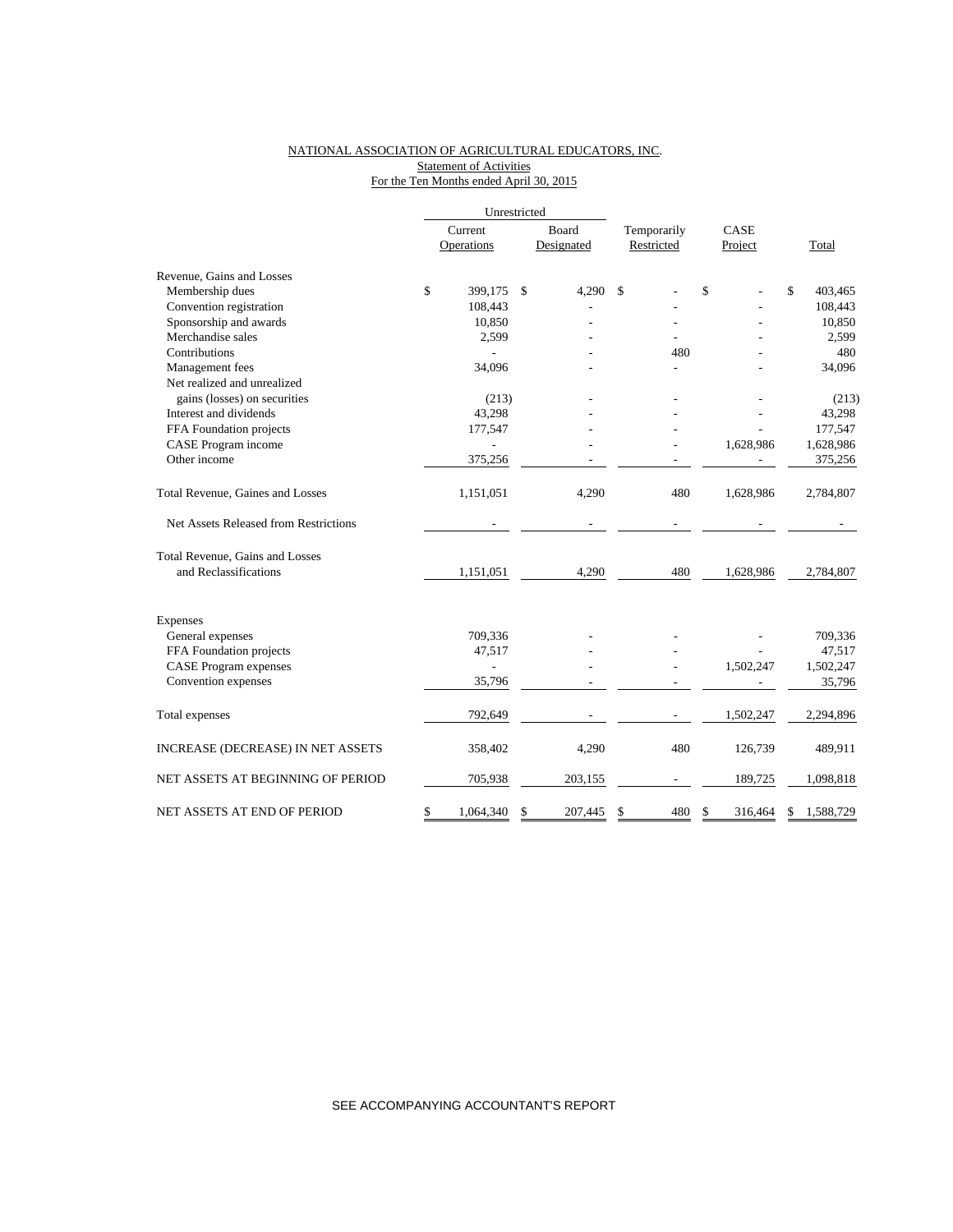#### NATIONAL ASSOCIATION OF AGRICULTURAL EDUCATORS, INC. For the One and Ten Months Ended April 30, 2015 Schedule of Actual vs. Budget

|                                                                 | <b>MONTH</b><br><b>ACTUAL</b> | <b>MONTH</b><br><b>BUDGET</b> | <b>MONTH</b><br><b><i>SVARIANCE</i></b> | YEAR TO DATE<br><b>ACTUAL</b> | <b>YEAR</b><br><b>BUDGET</b> |     | <b>YEAR</b><br><b>SVARIANCE</b> |
|-----------------------------------------------------------------|-------------------------------|-------------------------------|-----------------------------------------|-------------------------------|------------------------------|-----|---------------------------------|
| <b>REVENUE</b>                                                  |                               |                               |                                         |                               |                              |     |                                 |
| Member dues                                                     | \$<br>5,840                   | \$<br>31,385                  | \$<br>$(25,545)$ \$                     | 388,315 \$                    | 376,615                      | -\$ | 11,700                          |
| Corporate membership dues                                       | 3,000                         | 2,500                         | 500                                     | 15,150                        | 30,000                       |     | (14, 850)                       |
| <b>NSTA Dues</b>                                                |                               |                               | $\bar{\phantom{a}}$                     |                               |                              |     |                                 |
| Delmar scholarships                                             |                               | 625                           | (625)                                   | $\sim$                        | 7,500                        |     | (7,500)                         |
| Freshman scholarships                                           |                               | $\sim$                        | $\overline{a}$                          | $\sim$                        | ÷,                           |     | $\equiv$                        |
| Foundation management fees                                      |                               | 7,083                         | (7,083)                                 | 34,096                        | 85,000                       |     | (50, 904)                       |
| MBNA affinity credit card program                               |                               | $\overline{\phantom{a}}$      | L.                                      |                               | $\blacksquare$               |     |                                 |
| Toyota vehicle lease management fee                             | $\overline{\phantom{a}}$      | $\sim$                        | $\blacksquare$                          |                               | $\blacksquare$               |     |                                 |
| Interest and dividends                                          | 203                           | 1,667                         | (1,464)                                 | 32,654                        | 20,000                       |     | 12,654                          |
| Net realized and unrealized                                     |                               |                               |                                         |                               |                              |     |                                 |
| gains (losses) on securities                                    | 5,613                         |                               | 5,613                                   | (213)                         |                              |     | (213)                           |
| Merchandise sales                                               | 478                           | 708                           | (230)                                   | 2,599                         | 8,500                        |     | (5,901)                         |
| Investment income, Life Fund                                    | 116                           | 42                            | 74<br>÷                                 | 10,644                        | 500                          |     | 10,144                          |
| Contributions, Legislative Fund                                 | $\overline{\phantom{a}}$      | $\sim$                        |                                         | 480                           | $\equiv$                     |     | 480                             |
| Miscellaneous income                                            | ÷,<br>÷,                      | 417                           | (417)                                   | 1,271<br>$\omega$             | 5,000                        |     | (3,729)                         |
| Scholarship raffle proceeds                                     | 35,834                        | 125<br>13,833                 | (125)                                   | 132,197                       | 1,500<br>166,000             |     | (1,500)<br>(33,803)             |
| National Teach Ag Campaign<br>Teacher Ag non-foundation revenue | $\sim$                        | $\omega$                      | 22,001<br>÷,                            | 3,116                         | $\blacksquare$               |     | 3,116                           |
| Teacher crisis fund                                             |                               |                               | L.                                      |                               |                              |     |                                 |
| <b>BFRDP</b> Grant                                              |                               |                               |                                         | 1,713                         | $\blacksquare$               |     | 1,713                           |
|                                                                 |                               | 2,500<br>333                  | (2,500)                                 | 12,797<br>$\blacksquare$      | 30,000<br>4,000              |     | (17,203)<br>(4,000)             |
| AEM business manager stipend<br>AEM subscriptions               |                               | $\overline{a}$                | (333)<br>÷,                             | 10                            | ÷,                           |     | 10                              |
| Webinar revenue                                                 | $\sim$                        | $\overline{\phantom{a}}$      | ÷,                                      |                               | ÷,                           |     | $\sim$                          |
| DuPont Agrisciense                                              | 14,200                        |                               | 14,200                                  | 100,119                       |                              |     | 100,119                         |
| <b>NPS</b>                                                      | $\overline{\phantom{a}}$      | $\overline{a}$                | ÷,                                      | 465                           | ÷,                           |     | 465                             |
| State website development                                       |                               |                               |                                         |                               |                              |     | $\omega$                        |
| Hurricane relief                                                |                               |                               |                                         |                               |                              |     | $\bar{a}$                       |
| Credit card revenue                                             |                               |                               | L,                                      |                               | ÷,                           |     | ÷                               |
| F <sub>2F</sub> revenue                                         |                               | ÷,                            | L,                                      | $\sim$                        | 15,000                       |     | (15,000)                        |
| CASE management fee                                             |                               | 2,000                         | (2,000)                                 |                               | 24,000                       |     | (24,000)                        |
| Council MMM management fee                                      | ÷.                            | 417                           | (417)                                   | $\overline{\phantom{a}}$      | 5,000                        |     | (5,000)                         |
| COP                                                             |                               |                               | ÷,                                      | 62,735                        | 24,600                       |     | 38,135                          |
| FFA Foundation project - TTTK                                   |                               | 3,875                         | (3,875)                                 | 68,245                        | 46,500                       |     | 21,745                          |
| FFA Foundation project - OPAP                                   | ÷,                            | 1,000                         | (1,000)                                 | 7,981                         | 12,000                       |     | (4,019)                         |
| FFA Foundation project - OMSP                                   |                               | 1,000                         | (1,000)                                 | 10,944                        | 12,000                       |     | (1,056)                         |
| FFA Foundation project - OT                                     |                               | 917                           | (917)                                   | 12,677                        | 11,000                       |     | 1,677                           |
| FFA Foundation project - OYM                                    |                               | 917                           | (917)                                   | 14,813                        | 11,000                       |     | 3,813                           |
| FFA Foundation project - Lifetime Achievement                   |                               | 208                           | (208)                                   | 19,625                        | 2,500                        |     | 17,125                          |
| FFA Foundation project - Outstanding Service Citation           | $\ddot{}$                     | 205                           | (205)                                   | 975                           | 2,460                        |     | (1, 485)                        |
| FFA Foundation teacher workshop                                 |                               | 958                           | (958)                                   | 5,001                         | 11,500                       |     | (6, 499)                        |
| FFA Foundation internet café                                    |                               | $\sim$                        | $\equiv$                                |                               | $\overline{\phantom{a}}$     |     |                                 |
| FFA Foundation Pfizer classroom                                 |                               |                               | L,                                      |                               |                              |     |                                 |
| FFA Foundation Regional Grants Revenue                          |                               | 1,500                         | (1,500)                                 | $\sim$                        | 18,000                       |     | (18,000)                        |
| FFA Foundation Agriscience Teacher                              | $\overline{a}$                | 1,562                         | (1, 562)                                | 10,368                        | 18,740                       |     | (8,372)                         |
| FFA Foundation NATAA/NAII                                       | $\ddot{}$                     | 10,000                        | (10,000)                                |                               | 120,000                      |     | (120,000)                       |
| FFA Foundation project - XLR8                                   |                               | 2,000                         | (2,000)                                 | 26,918                        | 24,000                       |     | 2,918                           |
| CASE program net income                                         | 1,800                         |                               | 1,800                                   | 126,739                       |                              |     | 126,739                         |
| Convention net income                                           | $\overline{\phantom{a}}$      | 4,587                         | (4, 587)                                | 144,330                       | 48,050                       |     | 96,280                          |
| TOTAL REVENUE                                                   | 67,084                        | 92,364                        | (25, 280)                               | 1,246,764                     | 1,140,965                    |     | 105,799                         |
| <b>EXPENSES</b>                                                 |                               |                               |                                         |                               |                              |     |                                 |
| Salaries                                                        | 29,191                        | 28,050                        | 1,141                                   | 296,264                       | 336,594                      |     | (40, 330)                       |
| Taxes and benefits                                              | 8,239                         | 7,037                         | 1,202                                   | 68,143                        | 84,448                       |     | (16, 305)                       |
| Computer service                                                | 712                           | 625                           | 87                                      | 6,391                         | 7,500                        |     | (1,109)                         |
| Telephone                                                       | 243                           | 333                           | (90)                                    | 1,997                         | 4,000                        |     | (2,003)                         |
| Accounting                                                      | 650                           | 1,317                         | (667)                                   | 6,500                         | 15,800                       |     | (9,300)                         |
| Depreciation                                                    | 249                           | 333                           | (84)                                    | 2,493                         | 4,000                        |     | (1,507)                         |
| Rent                                                            | $\sim$                        | 625                           | (625)                                   |                               | 7,500                        |     | (7,500)                         |
| Insurance                                                       | 459                           | 542                           | (83)                                    | 13,363                        | 6,500                        |     | 6,863                           |
| Legal                                                           | $\overline{\phantom{a}}$      | 83                            | (83)                                    |                               | 1,000                        |     | (1,000)                         |
|                                                                 |                               |                               |                                         |                               |                              |     |                                 |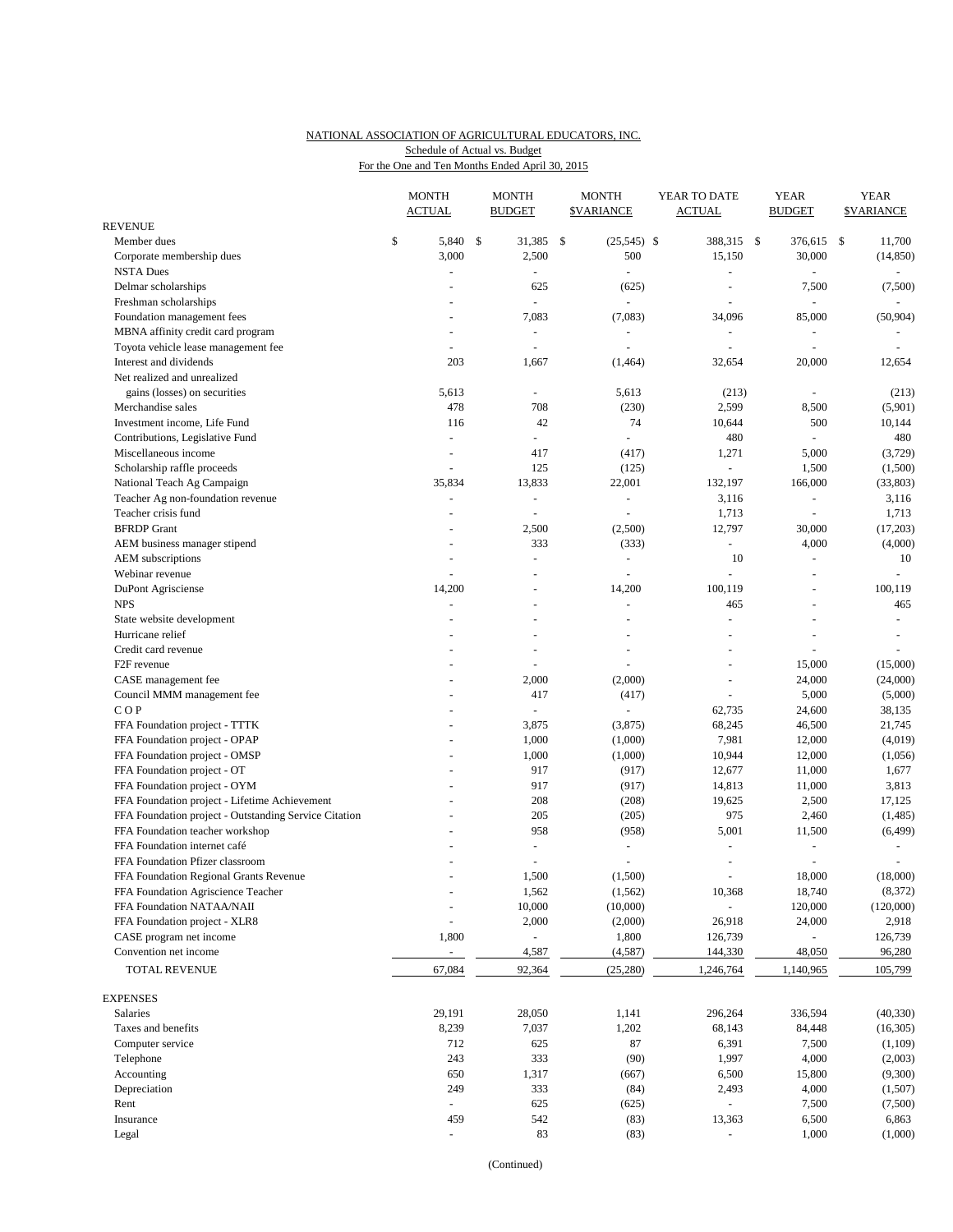#### NATIONAL ASSOCIATION OF AGRICULTURAL EDUCATORS, INC. For the One and Ten Months Ended April 30, 2015 Schedule of Actual vs. Budget

|                                                       | <b>ACTUAL</b>            | <b>BUDGET</b>            | <b>\$VARIANCE</b>        | <b>ACTUAL</b>            | <b>BUDGET</b>  | <b><i>SVARIANCE</i></b>  |
|-------------------------------------------------------|--------------------------|--------------------------|--------------------------|--------------------------|----------------|--------------------------|
|                                                       |                          |                          |                          |                          |                |                          |
| Office Supplies                                       | 29                       | 667                      | (638)                    | 1,311                    | 8,000          | (6,689)                  |
| Bank charges and investment fees                      | 1,997                    | 8                        | 1,989                    | 5,943                    | 100            | 5,843                    |
| Printing, general                                     | $\blacksquare$           | 417                      | (417)                    | 1,602                    | 5,000          | (3,398)                  |
| Staff training                                        |                          | 42                       | (42)                     | 250                      | 500            | (250)                    |
| Taxes and licenses                                    | $\overline{\phantom{a}}$ | 8                        | (8)                      | 15                       | 100            | (85)                     |
| Membership and contributions                          | 140                      | 1,417                    | (1,277)                  | 17,687                   | 17,000         | 687                      |
| Travel, staff                                         | 1,184                    | 2,083                    | (899)                    | 2,504                    | 25,000         | (22, 496)                |
| Promotion and marketing                               | $\overline{a}$           | 1,000                    | (1,000)                  | 2,534                    | 12,000         | (9, 466)                 |
| Merchandise and diaries                               | 40                       | 500                      | (460)                    | 2,039                    | 6,000          | (3,961)                  |
| Photocopying                                          | $\blacksquare$           | 8                        | (8)                      | ÷.                       | 100            | (100)                    |
| Postage, general                                      | 124                      | 500                      | (376)                    | 1,991                    | 6,000          | (4,009)                  |
| Professional liability insurance                      | $\blacksquare$           | 3,041                    | (3,041)                  | 36,810                   | 36,495         | 315                      |
| Public relations                                      | $\overline{\phantom{a}}$ | 83                       | (83)                     |                          | 1,000          | (1,000)                  |
| Scholarships                                          |                          | 813                      | (813)                    | 11,250                   | 9,750          | 1,500                    |
| Travel, regional secretaries                          | 1,392                    | 1,167                    | 225                      | 6,257                    | 14,000         | (7, 743)                 |
| Travel, board of directors                            | 2,358                    | 2,917                    | (559)                    | 14,040                   | 35,000         | (20,960)                 |
| Nat'l Teach Ag Campaign                               | 7,117                    | 11,167                   | (4,050)                  | 136,709                  | 134,000        | 2,709                    |
| FFA Foundation project - TTTK                         | ä,                       | 3,875                    | (3,875)                  | 5,318                    | 46,500         | (41, 182)                |
| FFA Foundation project - OPAP                         | $\overline{\phantom{a}}$ | 1,000                    | (1,000)                  | 2,219                    | 12,000         | (9,781)                  |
| FFA Foundation project - OMSP                         |                          | 1,000                    | (1,000)                  | 2,011                    | 12,000         | (9,989)                  |
| FFA Foundation project - OT                           | $\overline{\phantom{a}}$ | 917                      | (917)                    | 1,864                    | 11,000         | (9, 136)                 |
| FFA Foundation project - OYM                          | ÷                        | 917                      | (917)                    | 304                      | 11,000         | (10,696)                 |
| FFA Foundation project - Lifetime achievement         |                          | 208                      | (208)                    | 15,000                   | 2,500          | 12,500                   |
| FFA Foundation project - Outstanding service citation |                          | 205                      | (205)                    | $\sim$                   | 2,460          | (2, 460)                 |
| FFA Foundation project - Smart Edge                   |                          | $\omega$                 | $\omega$                 | $\sim$                   | ÷,             |                          |
| FFA Foundation teacher workshop                       |                          | 958                      | (958)                    | 6,851                    | 11,500         | (4, 649)                 |
| FFA Foundation internet café                          |                          | $\blacksquare$           | $\omega$                 | $\sim$                   | ÷,             |                          |
| FFA Foundation Pfizer Classroom                       |                          |                          | $\sim$                   |                          | ÷,             |                          |
|                                                       |                          | $\overline{\phantom{a}}$ |                          | $\overline{\phantom{a}}$ |                |                          |
| FFA Foundation Regional Grants                        |                          | 1,500                    | (1,500)                  | 3,000                    | 18,000         | (15,000)                 |
| FFA Foundation Agrisciense Teachers                   |                          | 1,562                    | (1, 562)                 | 10,950                   | 18,740         | (7,790)                  |
| FFA Foundation NATAA/NAII                             |                          | $\blacksquare$           |                          | $\omega$                 | $\frac{1}{2}$  |                          |
| FFA Foundation XLR8                                   | ÷                        | 2,000                    | (2,000)                  | 6,056                    | 24,000         | (17, 944)                |
| DuPont Agriscience                                    | L,                       | $\blacksquare$           | $\blacksquare$           | 6,585                    | ÷,             | 6,585                    |
| GMAC SmartEdge program                                |                          | $\overline{\phantom{a}}$ | $\sim$                   |                          |                |                          |
| NPS expense                                           | 3,000                    | 833                      | 2,167                    | 3,488                    | 10,000         | (6, 512)                 |
| Webinar expense                                       | ä,                       | 100                      | (100)                    | 601                      | 1,200          | (599)                    |
| Teacher crisis fund                                   | 800                      | $\blacksquare$           | 800                      | 4,300                    | ÷,             | 4,300                    |
| Communities of practice expense                       | $\overline{\phantom{a}}$ | 1,667                    | (1,667)                  | 22,191                   | 20,000         | 2,191                    |
| Substitute teacher hire behinds                       | $\overline{\phantom{a}}$ | 125                      | (125)                    | $\omega$                 | 1,500          | (1,500)                  |
| NSTA dues                                             | $\overline{\phantom{a}}$ | $\overline{a}$           | $\overline{a}$           | $\overline{a}$           | $\overline{a}$ | $\overline{a}$           |
| Bad debts                                             | $\omega$                 |                          | $\sim$                   | ÷,                       | ÷,             |                          |
| Website                                               | 1,328                    | $\overline{a}$           | 1,328                    | 11,933                   | $\bar{a}$      | 11,933                   |
| NATAA stipends                                        | $\overline{\phantom{a}}$ | $\blacksquare$           | $\overline{\phantom{a}}$ | 8,625                    | 120,000        | (111, 375)               |
| <b>BFRDP</b> expense                                  |                          |                          |                          | $\overline{\phantom{a}}$ | 2,500          | (2,500)                  |
| <b>BFPD</b> contract labor                            |                          |                          |                          | 7,500                    |                | 7,500                    |
| Contract labor                                        |                          |                          |                          |                          |                |                          |
| Storage                                               |                          |                          |                          | $\overline{\phantom{a}}$ |                | $\overline{\phantom{a}}$ |
| Credit card expense                                   | 181                      |                          | 181                      | 1,890                    |                | 1,890                    |
| Ag Ed opportunity fund                                | $\blacksquare$           |                          |                          | $\overline{\phantom{a}}$ |                | $\overline{\phantom{a}}$ |
| Miscellaneous                                         |                          |                          |                          | 74                       |                | 74                       |
| TOTAL EXPENSES                                        | 59,433                   | 81,650                   | (22, 217)                | 756,853                  | 1,102,287      | (345, 434)               |
| NET INCOME (LOSS)                                     | 7,651                    | 10,714<br>\$             | (3,063)<br>\$            | 489,911<br>\$            | 38,678<br>\$   | 451,233<br>\$            |

## SEE ACCOMPANYING ACCOUNTANT'S REPORT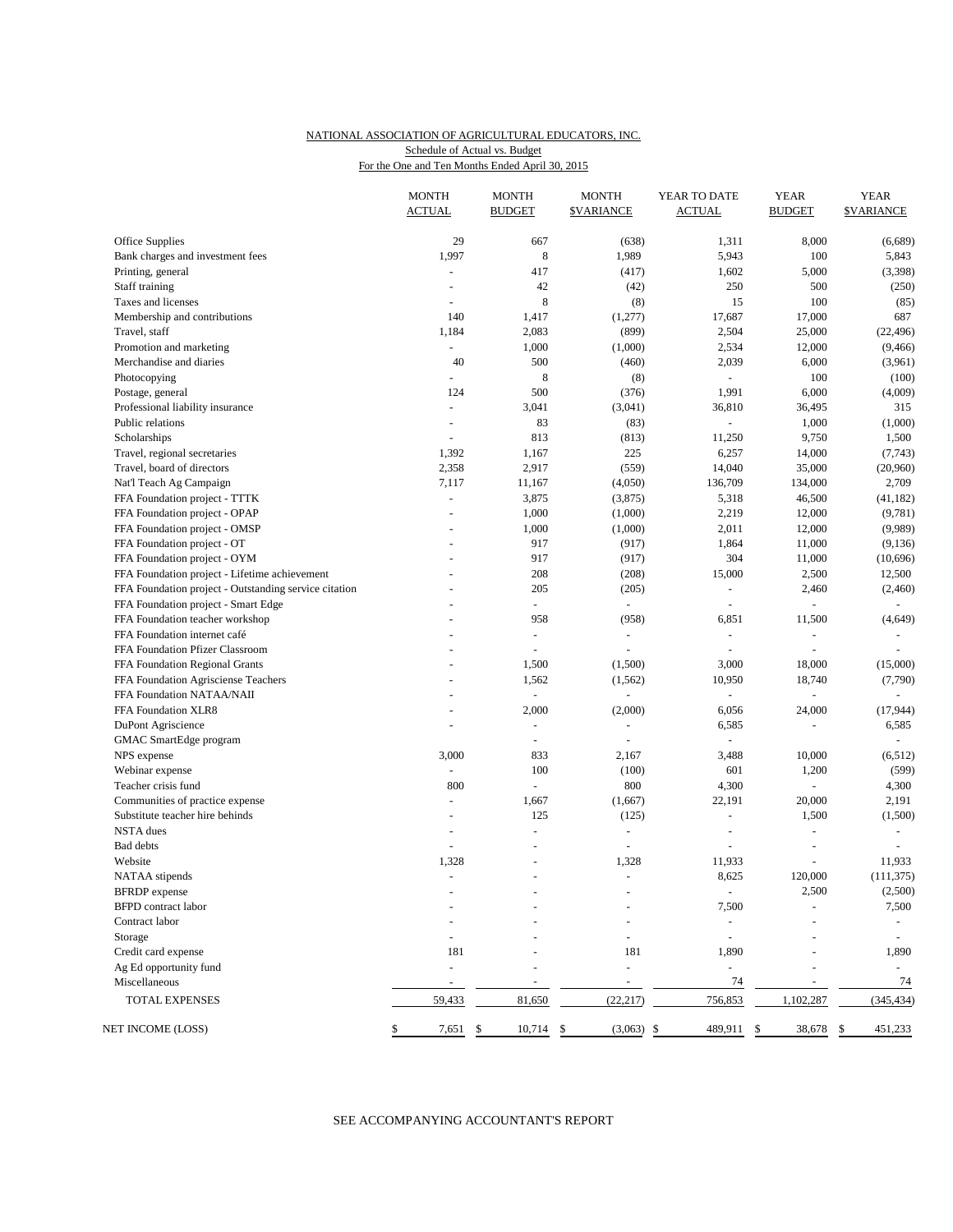#### NATIONAL ASSOCIATION OF AGRICULTURAL EDUCATORS, INC. Schedule of Convention Revenue and Expenses For the One and Ten Months Ended April 30, 2015

|                                           | <b>MONTH</b><br><b>ACTUAL</b> |              | <b>MONTH</b><br><b>BUDGET</b> |               | <b>MONTH</b><br><b>SVARIANCE</b> | YEAR TO DATE<br><b>ACTUAL</b> |      | <b>YEAR</b><br><b>BUDGET</b> |               | <b>YEAR</b><br><b>\$VARIANCE</b> |
|-------------------------------------------|-------------------------------|--------------|-------------------------------|---------------|----------------------------------|-------------------------------|------|------------------------------|---------------|----------------------------------|
| <b>REVENUE</b>                            |                               |              |                               |               |                                  |                               |      |                              |               |                                  |
| Convention, registration                  | \$                            | $\mathsf{s}$ | 8.333                         | <sup>\$</sup> | $(8,333)$ \$                     | 108,443                       | - \$ | 100,000                      | \$            | 8,443                            |
| Convention, tickets/workshops             |                               |              |                               |               |                                  |                               |      |                              |               |                                  |
| Convention, trade show                    |                               |              |                               |               |                                  | 1.810                         |      |                              |               | 1,810                            |
| Convention - Ideas Unlimited              |                               |              |                               |               |                                  |                               |      |                              |               |                                  |
| <b>Convention - Teacher Mentor</b>        |                               |              |                               |               |                                  |                               |      |                              |               |                                  |
| Convention scholarship fund               |                               |              |                               |               |                                  | 1,486                         |      |                              |               | 1,486                            |
| Convention, sponsorships - FFA Foundation |                               |              | 2.917                         |               | (2,917)                          | 48,640                        |      | 35,000                       |               | 13,640                           |
| Convention, host state social             |                               |              |                               |               |                                  | 8,897                         |      |                              |               | 8,897                            |
| Convention, sponsorships                  |                               |              | 1,333                         |               | (1, 333)                         | 10,850                        |      | 16,000                       |               | (5,150)                          |
| <b>TOTAL REVENUE</b>                      |                               |              | 12,583                        |               | (12, 583)                        | 180,126                       |      | 151,000                      |               | 29,126                           |
| <b>EXPENSES</b>                           |                               |              |                               |               |                                  |                               |      |                              |               |                                  |
| Convention, plaques and trophies          |                               |              | 242                           |               | (242)                            | 4.765                         |      | 2,900                        |               | 1,865                            |
| Convention, printing                      |                               |              |                               |               |                                  | 1,854                         |      | $\overline{\phantom{a}}$     |               | 1,854                            |
| Convention, miscellaneous                 |                               |              |                               |               |                                  | $\overline{\phantom{a}}$      |      |                              |               |                                  |
| Convention, awards                        |                               |              |                               |               |                                  | 5,175                         |      | 7,000                        |               | (1, 825)                         |
| Convention, photography                   |                               |              |                               |               |                                  | ٠                             |      |                              |               |                                  |
| Convention, meal functions                |                               |              | 833                           |               | (833)                            | 2,535                         |      | 10,000                       |               | (7, 465)                         |
| Convention, promotion and marketing       |                               |              | 208                           |               | (208)                            | 3,325                         |      | 2,500                        |               | 825                              |
| Convention, postage and shipping          |                               |              | 167                           |               | (167)                            |                               |      | 2,000                        |               | (2,000)                          |
| Convention, equipment rental              |                               |              | 1,500                         |               | (1,500)                          |                               |      | 18,000                       |               | (18,000)                         |
| Convention, workshops                     |                               |              |                               |               |                                  |                               |      |                              |               |                                  |
| Convention, host state social             |                               |              |                               |               |                                  | 8,890                         |      |                              |               | 8,890                            |
| Convention, speakers                      |                               |              |                               |               |                                  | ä,                            |      |                              |               |                                  |
| Convention, trade show expense            |                               |              |                               |               |                                  |                               |      |                              |               |                                  |
| Convention, tour expenses                 |                               |              |                               |               |                                  |                               |      |                              |               |                                  |
| Convention, committee expense             |                               |              | 379                           |               | (379)                            | 2,112                         |      | 4,550                        |               | (2, 438)                         |
| Convention, sponsorships - FFA Foundation |                               |              | 2,917                         |               | (2,917)                          |                               |      | 35,000                       |               | (35,000)                         |
| Convention, travel/board of directors     |                               |              | 1,167                         |               | (1,167)                          | 4,422                         |      | 14,000                       |               | (9,578)                          |
| Convention, staff travel                  |                               |              | 583                           |               | (583)                            | 2,718                         |      | 7,000                        |               | (4,282)                          |
| Convention, other travel                  |                               |              | $\overline{\phantom{a}}$      |               | ÷,                               | $\overline{\phantom{a}}$      |      | ÷,                           |               | $\sim$                           |
| <b>TOTAL EXPENSES</b>                     |                               |              | 7,996                         |               | (7,996)                          | 35,796                        |      | 102,950                      |               | (67, 154)                        |
| <b>NET INCOME (LOSS)</b>                  | \$                            | \$           | 4,587                         | S             | $(4,587)$ \$                     | 144,330                       | -\$  | 48.050                       | <sup>\$</sup> | 96,280                           |

SEE ACCOMPANYING ACCOUNTANT'S REPORT